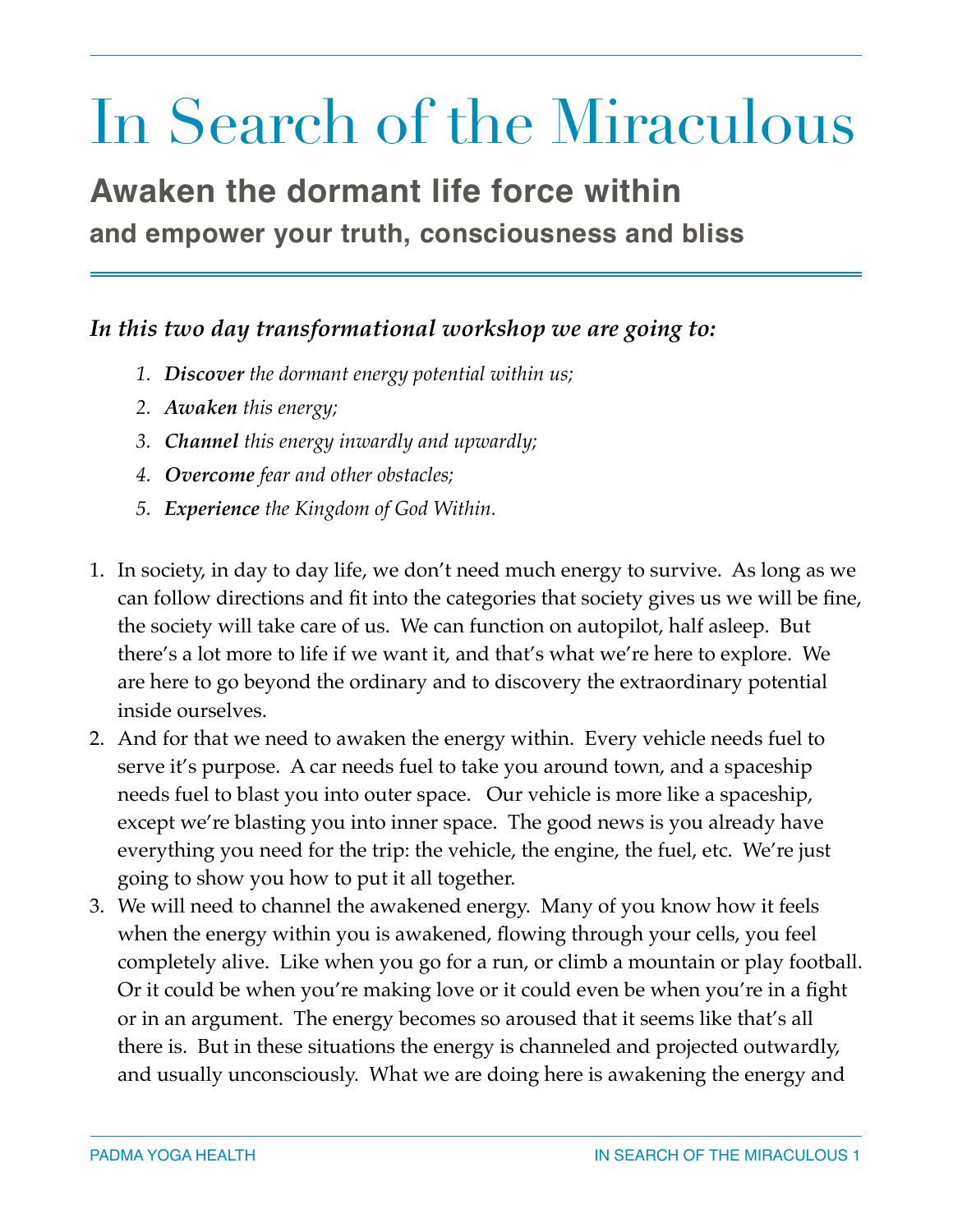directing it inwardly and consciously. We have to take responsibility for our own self worth, love, empowerment, truth, as well as our own fears, our rage, our shame, our insecurities, our negativities. This is the path of self-mastery, where we take the light of consciousness and explore the dark night of the soul.

- 4. It's not easy to overcome our fears. We are usually divided: on one hand we believe our fears are true and we believe that they are in place to protect us, for our best interest, and we work hard to keep them there. On the other hand we want to be fearless, boundless, strong and free. We know that the moments in our lives when we were fearless were the best we ever had. But we are our own worst enemies. The fact is as soon as your energy is channelled into your unconscious, your fears will be there trying to sabotage the expansion of consciousness that you are experiencing, indeed because you are threatening their survival. The mind serves these fears well and will do all it can to convince you to stop and turn around at once. *This is the crucial point: to confront your demons.* You know deep inside that the fears and old patterns don't serve you and you need to trust that knowing. Trust the process, trust your deeper self, trust your journey of expansion that you have embarked on. *Be total with your focus, be undivided with your purpose.*
- 5. Darkness is an absence of light and it is absorbed by the light. In the same way fears and conflicts and confusions are absorbed by love, strength and wisdom. When we take the light of consciousness into the dark night of the soul and shine this light on our demons we see that this whole time we have been running away from shadows. What joy, what laughter, what lightness of Being, what clarity! We are no longer the helpless actors on the stage, we become the writers of our own script, the directors of our own play of consciousness. Welcome to the Kingdom of God Within, where you are the Conscious Creator of your own life.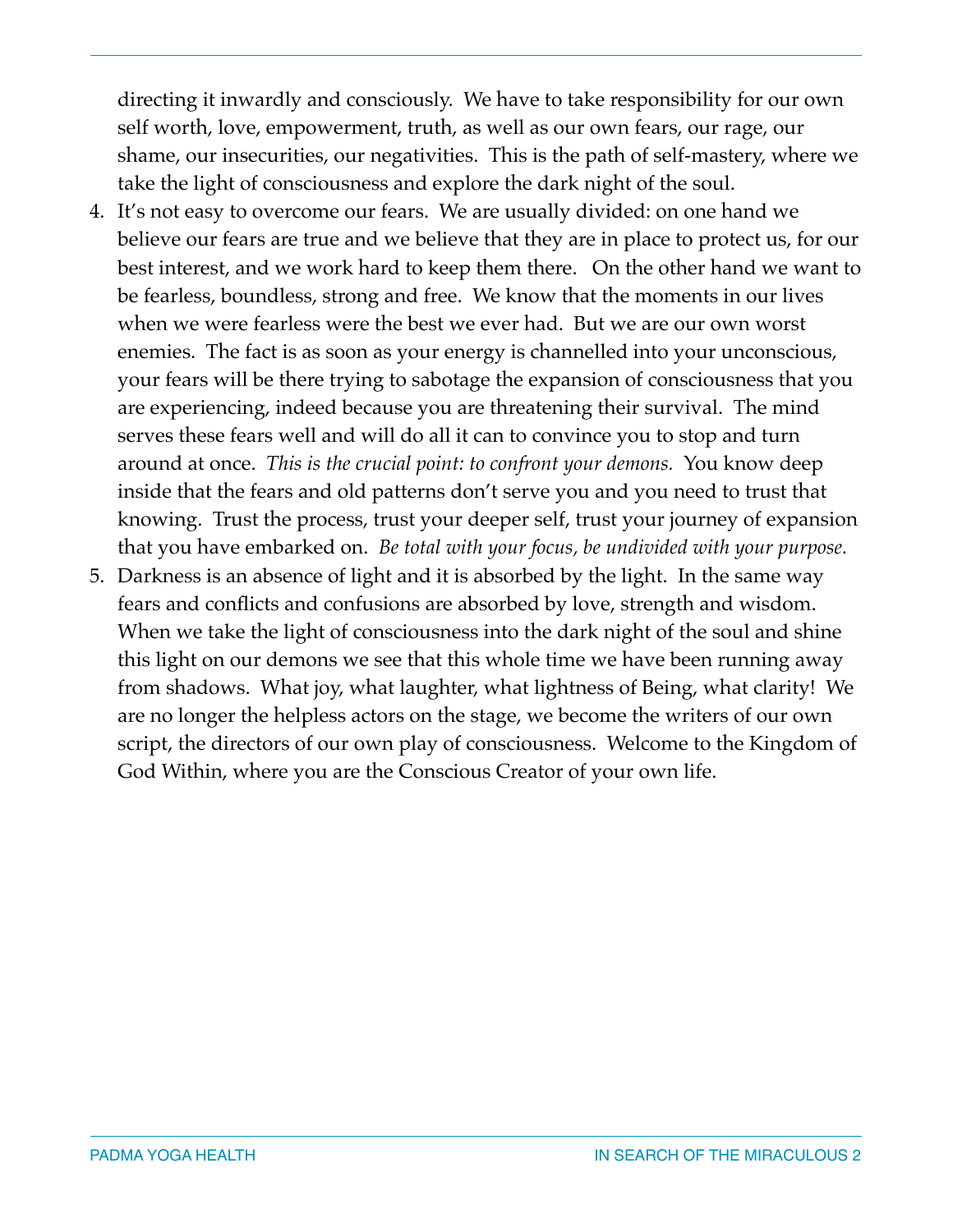#### **Day 1** SOHAM INITIATION

- 1. **Grounding***:* We start off with focussing on the energy in the core, at the base of the spine. It has been described as a Kunda, a pool of energy in your root chakra, or the Kundalini, the Sleeping Serpent. We combine mula banda with asanas and chalanas; This will ground us and empower the process.
- 2. **Shake**: Relax. Be loose and natural and gently shake your entire body. Let go of any tensions, any stress, any blockages. Shake them all out and let go of any thoughts in your mind.
- 3. **Dance**: Let your body guide you as you move ecstatically, wildly: dance, jump, crawl, make sounds, use every muscle, every fibre, like a free, untamed animal. Let your body disappear into the music while you maintain complete awareness and observe the energy arising inside.
- 4. **Who Am I?** Let "who" become your mantra. Breathe vigorously into your sex centre as you jump up and down. Loud, fast and strong, and yell "who! who! who!" on each exhale. Straight to your root chakra, focus your body and mind. Be total and become the "who!" ("hoo!"). The mantra/question "who am I?" was the technique for Self-Knowing used by the Indian mystic Ramana Maharshi. Furthermore the word "Hoo" is also a mantra used by Sufis—it is one of the names for the Divine. So pound yourself with this mantra "who!", take it to the inner reaches of your Being. Let the mantra work it's magic on you. Focus your entire mind, body and breath on this single task. When finished, sit comfortably.
- 5. **Soham**: Relax and sit or lay down. Inhale "soooo", exhale "haaaam", softly and deeply through your mouth. So Ham is the mantra meaning "I Am That", pure consciousness, bliss, truth. Beyond all words, all limitations, all dualities, all confusion. You Are That.
- 6. **The Divine Breath**: Lay down and breathe deep in and out of your mouth. Breath into your root chakra, strong and steady, let the breath carry you. When you here the bell chime, breathe into your second chakra, and so on up until the 7th. After some time you may notice strange sensations, your body might contract or tingle, you might make sounds, your body might sweat, feel hot or cold or both, your hands might spontaneously go into mudras, you might want to cry or scream and you might have visions. Let it all happen, don't cut the process,it's all part of the experience, don't be afraid, just keep breathing through it. Whatever happens breathe. This is a deep cleansing, a cathartic experience. The breath takes you into your unconscious and cleanses you from there. All you need to do is breathe deep and strong. Let the breath carry you. Let the breath guide you and it will guide you. Follow the breath. Trust the breath. Don't worry about other people, just focus on your own deep and strong breathing. We will maintain your safety and take care of you throughout this vulnerable process. We are here for you.
- 7. **Soham**: Slow down your breath little by little. Now again inhale "soooo", exhale "haaaam", softly and deeply.
- 8. **Silent Meditation**: Remain laying or sit down. Reflect on the process, on the emotions, sensations, body, mind. Observe it all and ground the experience.
- 9. **Kaula Yoga**: Offering some gentle asanas to come back to the body.
- 10. **Sharing**: We will come into a sacred circle where we can share with each other how we feel, how was the journey, any questions, concerns, comments.
- 11. **Kirtan**: Devotional singing to the Divine. Singing from the heart, singing from the soul.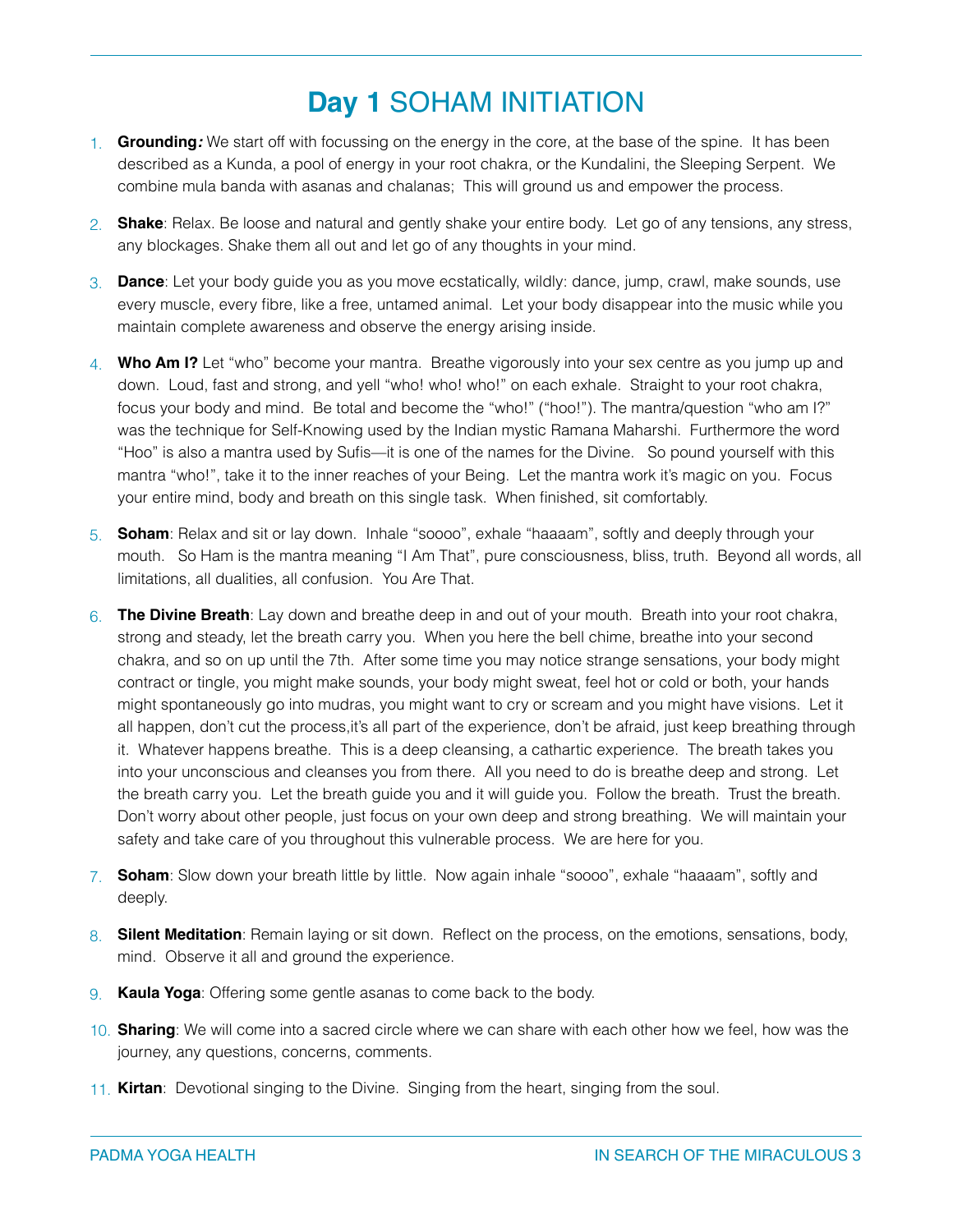#### **Day 2** KUNDALINI ALCHEMY

#### 1. **Chakras Sadhana**:

- 2. **Shake**: Relax. Be loose and natural and gently shake your entire body. Let go of any tensions, any stress, any blockages. Shake them all out and let go of any thoughts in your mind.
- 3. **Dance**: Let your body guide you as you move ecstatically, wildly: dance, jump, crawl, make sounds, use every muscle, every fibre, like a free, untamed animal. Let your body disappear into the music while you maintain complete awareness and observe the energy arising inside.
- 4. **Chakra Sounds**: Connect with your root chakra. Gently open your mouth as you breath out sounds resonating with the energy you feel there. When the music changes move up to the next chakra centre. After the seventh chakra, slowly descend through the chakras again, assimilating, grounding and embodying the experience.
- 5. **Soham**: Relax and sit or lay down. Inhale "soooo", exhale "haaaam", softly and deeply through your mouth. So Ham is the mantra meaning "I Am That", pure consciousness, bliss, truth. Beyond all words, all limitations, all dualities, all confusion. You Are That.
- 6. **The Divine Breath**: Lay down and breathe deep in and out of your mouth. Breath into your root chakra, strong and steady, let the breath carry you. When you here the bell chime, breathe into your second chakra, and so on up until the 7th. After some time you may notice strange sensations, your body might contract or tingle, you might make sounds, your body might sweat, feel hot or cold or both, your hands might spontaneously go into uncontrollable mudras, you might want to cry or scream and you might have visions. Let it all happen, don't cut the process,it's all part of the experience, don't be afraid, just keep breathing through it. Whatever happens come back to the breath. This is a deep cleansing, a cathartic experience. The breath takes you into your unconscious and cleanses you from there. All you need to do is breathe deep and strong. Let the breath carry you. Let the breath guide you and it will guide you. Follow the breath. Trust the breath. Don't worry about other people, just focus on your own deep and strong breathing. We will maintain your safety and take care of you throughout this vulnerable process. We are here for you.
- 7. **Soham**: Slow down your breath little by little. Now again inhale "soooo", exhale "haaaam", softly and deeply.
- 8. **Silent Meditation**: Remain laying or sit down. Reflect on the process, on the emotions, sensations, body, mind. Observe it all. Ground the experience.
- 9. **Kaula Yoga**: Offering some gentle asanas to come back to the body.
- 10. **Sharing**: We will come into a sacred circle where we can share with each other how we feel, how was the journey, any questions, concerns.
- 11. **Kirtan**: Devotional singing to the Divine. Singing from the heart, singing from the soul.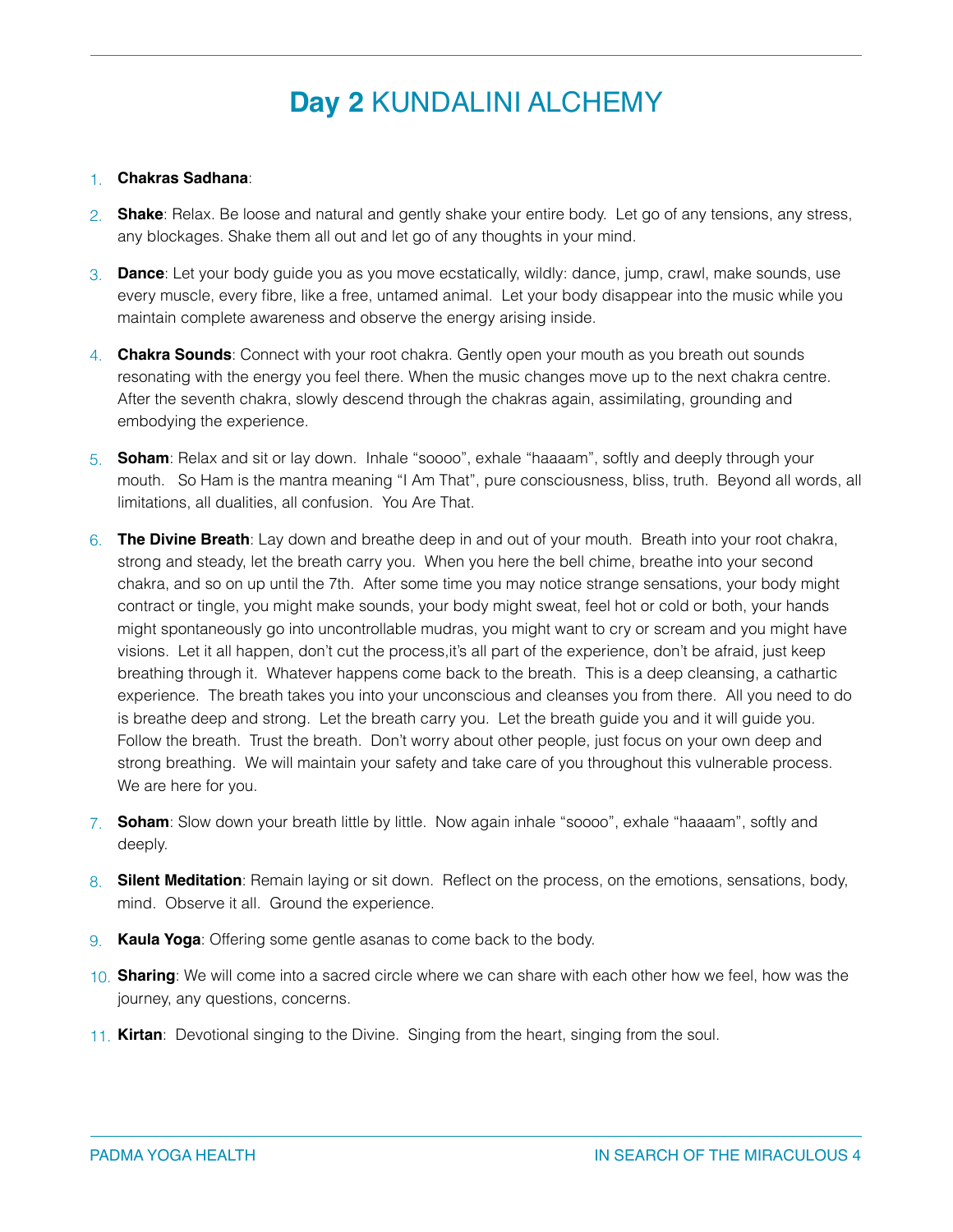### **Lead me Lord from the unreal to the real from the darkness to the light from death to a life of immortality**

People for the most part are asleep, unconscious and unaware of themselves. What does this mean? It means that we identify with thoughts, ideas, ideals and beliefs that we think are real and true and valid but which in fact are not, and we think that they are 'ours' but they have simply been very well programmed into us (by innumerable external sources). Internal identity (i.e. the idea of "me" and "mine") is nothing but a reflection of external conditionings, well marketed by an unconscious society that needs robots rather than awakened conscious beings.

For most people that's just how they want it. Or at least they think so. Actually they have never tasted the bliss of self-knowing but nevertheless they have traded self-knowing for selfidentification. Indeed self-identification (i.e. identifying the self with something, anything) is all the ego desires and it keeps the mind occupied. Besides it's a lot easier and safer that way than to enquire into the nature of one's existence. That takes work, and a frightening jump into the unknown. So we've compromised truth for comfort, but I must add that this comfort is only apparent, because in the end unconsciousness leads to suffering (and suffering is certainly not comfortable). On the other hand, consciousness leads to bliss.

So i'm not saying that *your* identity is wrong and that you should have a different one instead. Nope, i'm not going to give you another one. The point is not to deprogram you so you can be reprogrammed. The point is for you to deprogram *yourself* so that you can live according to your own self-earned and experienced truth. That leads to bliss.

There is something sumptuous waiting for you if you want it. You can experience truth, bliss, grace, self empowerment, "the kingdom of god within" if that's what you want. You can return to your own Self, it is everyone's birthright. You can live your life, not as a victim, but as a master.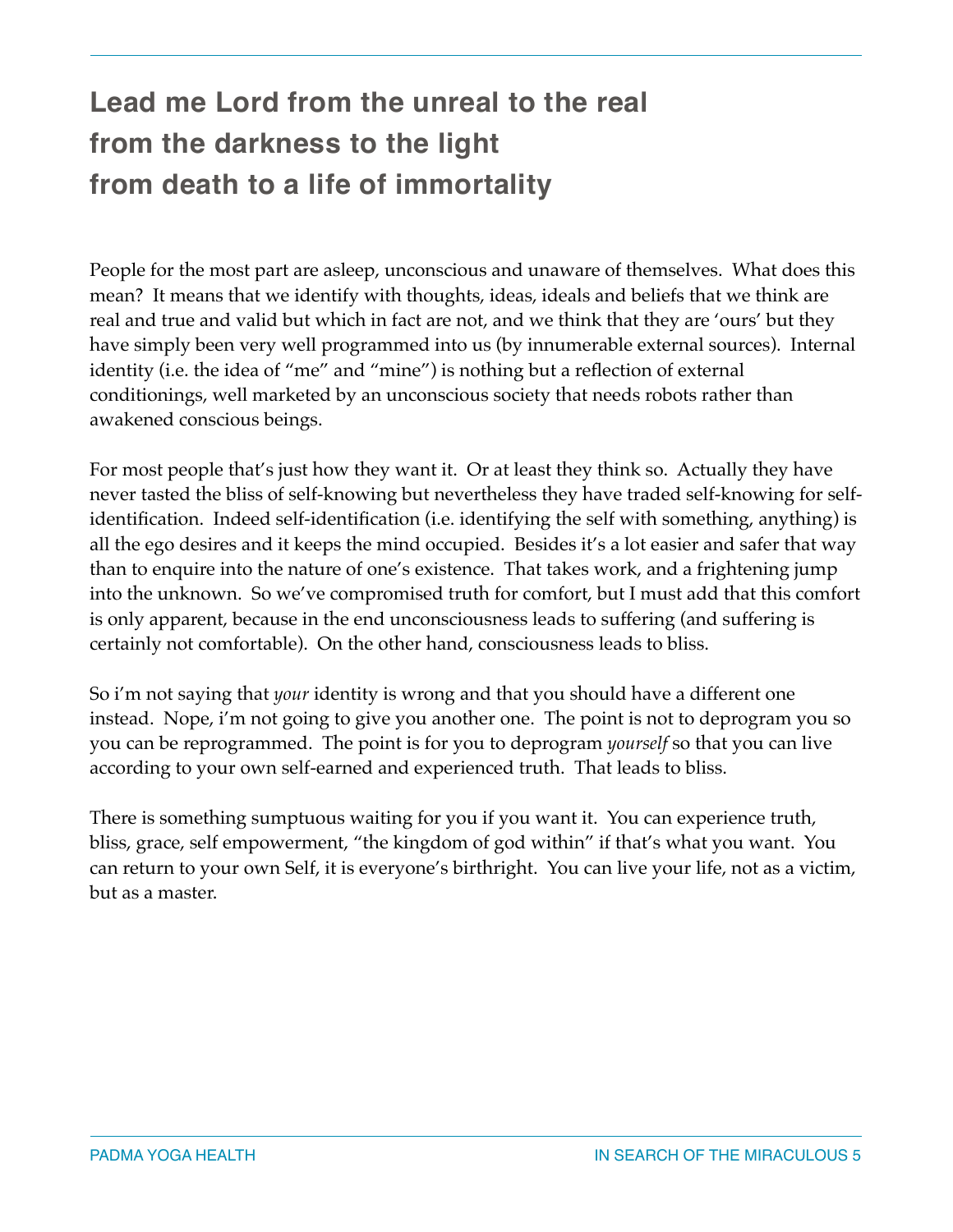# tips for self mastery

- **Tame the mind.** Your thoughts are not you, they are not yours. So don't trust them, don't identify with them. Any thought that comes to your mind simply smile and let it go. You don't need it, and it doesn't have your best interest in mind, remember that. Go deeper, let go. Go deeper still. Jump. Your thoughts are like clouds, they come and go and come and go, and if you try to grab hold of them you can't. So don't!
- **Connect with your vital energy, your life force.** There are a thousand ways to do so, from yoga asanas to dance to sports to physical exercise or work.
- **Express your emotions.** Laugh. Cry. Shout. Scream. Allow yourself to feel deeply. Give yourself permission to release them. Your emotions are life energy being expressed in different ways. When you block them you block your own development, you suppress and repress, and natural urges become prisoners within you and you become the prison guard. Let the web of complexes inside of you be released.
- **Bring the body, breath and mind into complete alignment** in whatever you do. This is the meaning of yoga, i.e. union. Ensure they are assigned to the same task, the same duties in each present moment you remember.
- **Use the body to go beyond the body.** Shake, jump, dance, move your body in every possible way and posture. Exhaust your body, use every muscle, every fibre. Feel the body work, feel it sweat, feel it turn and writhe in every way it can. Let it free to do what it wants, you just observe it. Exhaust your body and maintain awareness and presence and observe the energy awaken inside.
- **Don't get stuck in the body.** You are not the body either. The body is also an external factor to your Being, and this is where many "yogis" go wrong. They identify with a healthy body. After doing a lot of yoga asanas, the body feels fantastic. And it's easy to become addicted to yoga asanas. But if you identify with your body you will suffer because every body gets sick or diseased and eventually dies. The body is a *vehicle*, remember that.
- **Use the mind to go beyond the mind.** Ask yourself, pound yourself with the question: "WHO AM I?" Enquire. Be honest with yourself. Let "who am I?" become your mantra. This was the entire technique of Ramana Maharshi, the enlightened Indian Mystic. Furthermore, the word "Who" is also a mantra used by Sufis—it is one of the names of God or Allah. So pound yourself with this mantra, take it to the inner reaches of your Being. Let the mantra work it's magic there. Focus your entire mind on this task.
- **Use the breath to go beyond the breath.** Practice intensive breathwork and pranayama to transport yourself across the bridge between body and spirit. The *breath* is the link so establish this bridge consciously and strongly until it is unshakable. Cross this bridge often and feel at home in the new territory discovered.